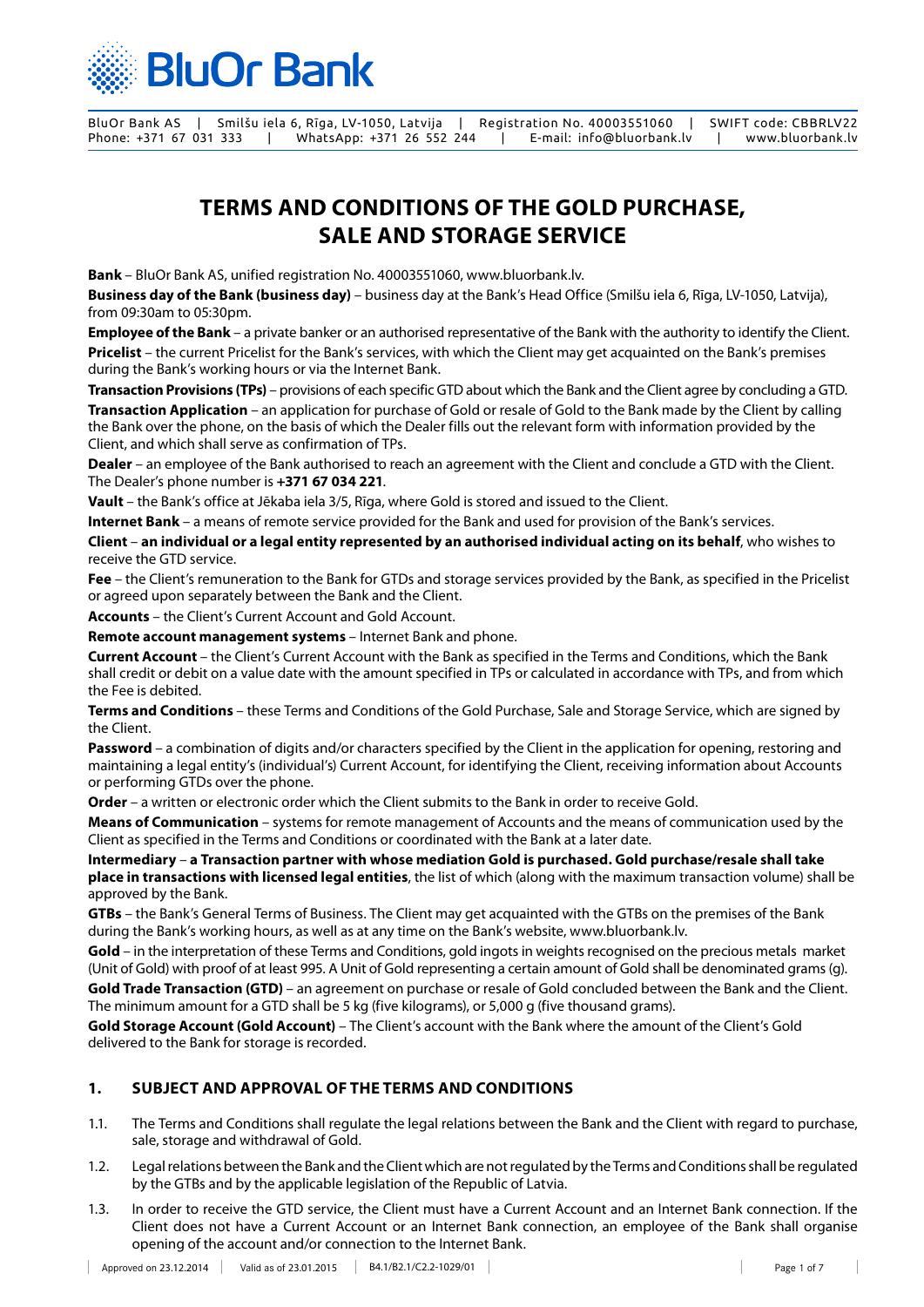

- 1.4. Prior to signing the Terms and Conditions, an employee of the Bank shall identify the Client in accordance with the GTBs.
- 1.5. The Client's signature on the Terms and Conditions including a digital signature made with the Digipass digital signature calculator using its Signature function (as specified in the Digipass Digital Signature Calculator Usage Manual, http:// www.bluorbank.lv) – confirms that the content and essence of the Terms and Conditions have been explained to the Client, the Client consents to them and undertakes to observe them. The Client knows and understands risks related to Gold, potential fluctuations in value and price movements owing to worldwide gold or foreign currency market trends. The Client is informed about risks specified in this section and the fact that the Bank shall not be held liable for these risks.
- 1.6. The Terms and Conditions may be signed either by the Client in the presence of a Bank employee or using the Digipass digital signature calculator, where the signed Terms and Conditions are sent to the Bank via the Internet Bank.
- 1.7. The Terms and Conditions shall be deemed valid and mutually binding once the Client submits the signed Terms and Conditions to the Bank and the Bank accepts them. The Terms and Conditions shall be deemed accepted by the Bank if the Client:
	- 1.7.1. Signs the Terms and Conditions in person, where an employee of the Bank reviews the Terms and Conditions in the Client's presence and verifies acceptance with their signature;
	- 1.7.2. Submits the Terms and Conditions via the Internet Bank, where the Bank does not reject the Terms and Conditions within 2 (two) business days following submission by the Client.
- 1.8. The Bank shall be entitled to, with or without specification of the reason for doing so, reject the Terms and Conditions signed by the Client within 2 (two) business days, notifying the Client if the Terms and Conditions have not been filed in accordance with the Bank's requirements, the Client has not provided requested information to the Bank, and in other cases not specified in this clause.
- 1.9. The Client shall have title to Gold for the entire validity term of these Terms and Conditions.
- 1.10. GTD shall be deemed equivalent to foreign currency transactions and executed as foreign exchange transactions involving the Current Account.
- 1.11. On the basis of the Terms and Conditions, the Client may conclude the following GTDs:
	- 1.11.1. Buying Gold from the Bank by submitting a Transaction Application to the Bank;
		- 1.11.2. Selling Gold (that has been purchased from the Bank and is being stored at the Bank) back to the Bank by submitting a Transaction Application to the Bank.

# **2. CONCLUSION OF A GTD**

- 2.1. The Client may submit a Transaction Application for concluding a GTD to the Bank by calling +371 67 034 221 on a business day and contacting the Dealer. During the phone conversation, the Client and the Dealer shall agree on TPs to be incorporated in the GTD; the Dealer shall fill out the Transaction Application by asking the Client questions. If the Client has arrived at the Bank in person and wishes to purchase Gold, the Client shall be connected to the Dealer over the phone.
- 2.2. The Dealer shall identify the Client over the phone by their name and surname (or trade name for legal entities) and Password, or by their Client number and Password. The Bank may ask the Client to provide additional information (e.g. the Client's account number, identity number, registration number etc.) and to perform other legal and reasonable activities in order to fully verify the Client's identity. The Bank shall assume that the Password and/or other requested data that are provided over the phone prove the right of the individual providing such data to represent the Client in relation to the Terms and Conditions.
- 2.3. Upon making a decision regarding acceptance of a Transaction Application, the Dealer shall verify that the Client has signed the Terms and Conditions and that funds on the Current Account are sufficient for executing the TPs.
- 2.4. The Bank shall be entitled to, without specifying reasons, decline the Client's Transaction Application, including cases where the Client has not become acquainted with the Terms and Conditions, has not signed them, where the TPs specified by the Client are not objectively feasible in the opinion of the Bank, the funds on the Current Account and/ or the amount of Gold recorded on the Gold Account are insufficient for execution of the Transaction Application (including payment of the Fee), and other cases not specified herein.
- 2.5. A GTD shall be concluded at the point where the Bank and the Client have agreed about the TPs to be included in the GTD and the Dealer has confirmed acceptance of the Client's Transaction Application over the phone. Upon approval of the Transaction Application by the Bank, the Client shall not be entitled to retract it.
- 2.6. The following TPs shall be specified in a Transaction Application:
	- 2.6.1. Type of GTD (sale/purchase);
	- 2.6.2. Gold price per gram;
	- 2.6.3. Amount of Gold in grams;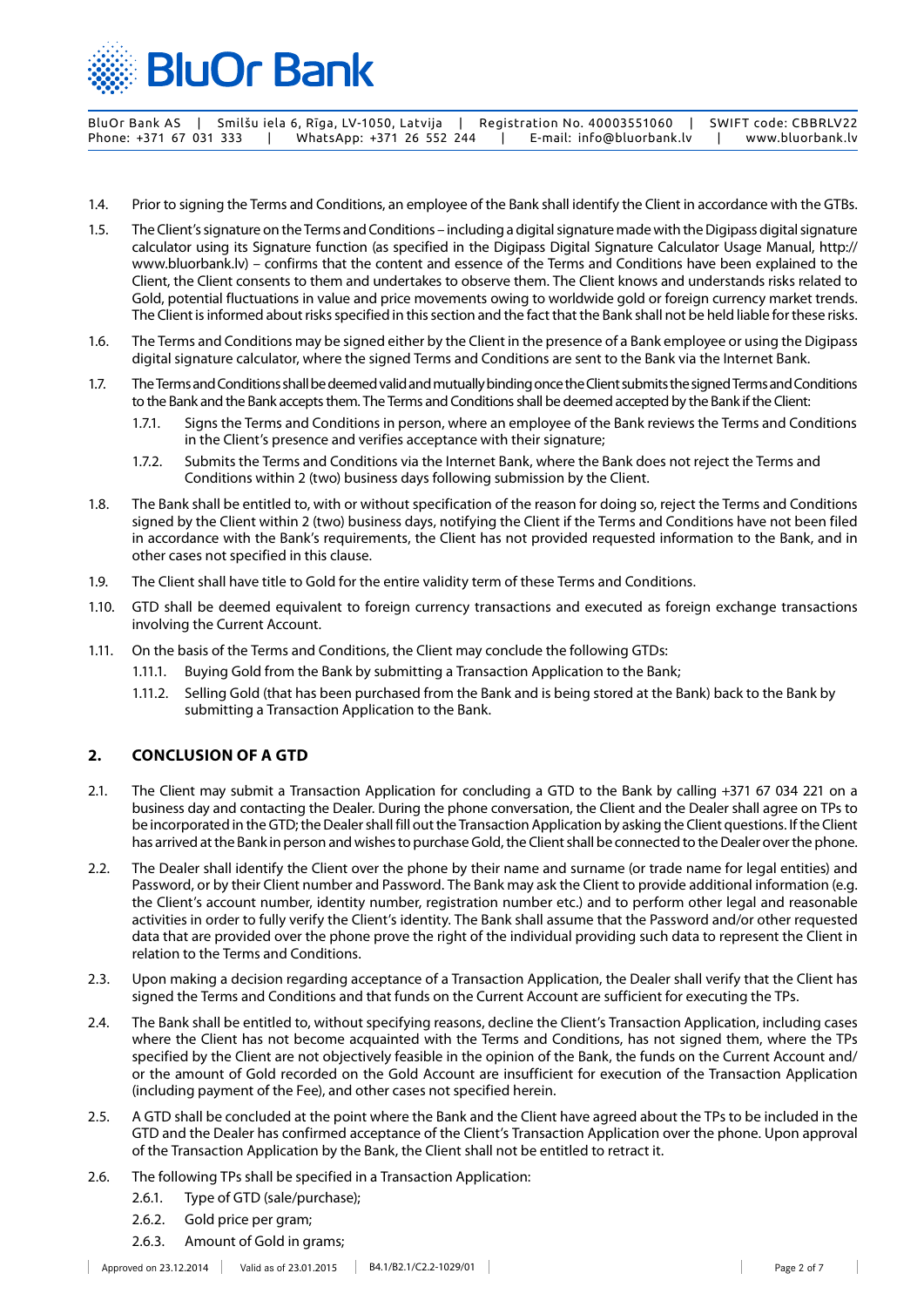

2.6.4. Weight and number of Units of Gold;

2.6.5. Amount and currency of the GTD (purchase/sale).

- 2.7. The Client shall be entitled to conclude a GTD regarding resale of Gold, provided that the Gold was purchased as a result of a GTD, delivered to the Bank from an Intermediary and never withdrawn by the Client but instead stored at the Bank in accordance with section 3 of the Terms and Conditions.
- 2.8. Within the framework of resale of Gold, the Client may at any point receive information about the price of selling back Gold delivered for storage to the Bank at a given moment.
- 2.9. The Client shall be obliged to maintain the necessary amount of funds or Gold on Accounts at the moment of concluding a GTD; otherwise, the Bank shall be entitled to terminate a concluded GTD, declining the Transaction Application unilaterally and notifying the Client.
- 2.10. The Bank shall execute settlement for a GTD by debiting and/or crediting the Accounts only once the Client has fulfilled the requirements specified in clause 2.9.
- 2.11. The Bank shall handle all settlement, although this does relieve the Client from the obligation to verify the accuracy of calculations performed and, if they have any doubt or identify any errors, notify the Bank immediately.
- 2.12. Gold purchased as a result of a GTD shall be delivered to the Bank from the Intermediary within 3 (three) business days following the date of conclusion of the GTD.
- 2.13. In the case of resale of Gold, the Client shall receive funds on the Current Account for Gold that has been resold no less than 5 (five) business days following the date of conclusion of the GTD.

#### **3. STORAGE OF GOLD**

- 3.1. The Client shall pay the Bank the Fee for storage of Gold in accordance with the Pricelist, starting from the 6th (sixth) business day of the Bank following conclusion of a GTD, as specified in clause 2.5 of the Terms and Conditions. The Fee shall be calculated for each calendar month depending on the amount (weight) of Gold delivered for storage, regardless of whether Gold is stored at the Bank for a full calendar month or part thereof, and shall be debited without acceptance from the Client's Current Account within the first 5 (five) business days of the following month.
- 3.2. The Client shall be obliged to maintain funds on the Current Account for payment of the Fee.
- 3.3. The Bank and the Client agree that Gold delivered for storage to the Bank shall serve as collateral for the Client's obligations under the Terms and Conditions; if the Client fails to fulfil their obligations duly, the Bank shall be entitled to perform the actions specified in clause 6.8 of the Terms and Conditions.
- 3.4. At any point while Gold is stored at the Bank, the Client shall be entitled to terminate the Gold storage service by notifying the Bank and giving the Bank an Order specifying the amount of Gold to be withdrawn.
- 3.5. The Bank shall, within 1 (one) business day following acceptance of an Order but prior to issue of Gold, calculate and debit from the Current Account the remaining Fee due for storage of Gold in accordance with clause 3.1 of the Terms and Conditions.
- 3.6. The Bank shall not accept for storage Gold that has been issued to the Client in accordance with section 4 of the Terms and Conditions.
- 3.7. The Bank shall be entitled to, for security reasons, change the default location and/or time of issuing the Gold by giving the Client prior notice, provided that such activities are necessary in the interest of the Client or the Bank for proper fulfilment of the Terms and Conditions.

## **4. WITHDRAWAL OF GOLD**

- 4.1. The Bank shall issue Gold to the Client as follows:
	- 4.1.1. Following conclusion of a GTD after the Client submits an Order to the Bank. Gold shall be issued within 2 (two) business days following delivery of Gold to the Bank from the Intermediary. the Client shall not pay a fee for storage of Gold at the Bank;
	- 4.1.2. If Gold has been stored at the Bank, the Client may withdraw it at any point by submitting an Order. The Client may receive Gold within 1 (one) business day of the Bank following acceptance of the Client's Order by the Bank, provided that the Client has paid the Fee in full to the Bank.
- 4.2. If the Client does not withdraw Gold from the Bank within the term specified in clause 4.1.1 of the Terms and Conditions, the Bank shall assume that the Client has implicitly consented to delivering Gold for storage at the Bank, and the Bank is authorised to apply section 3 of the Terms and Conditions.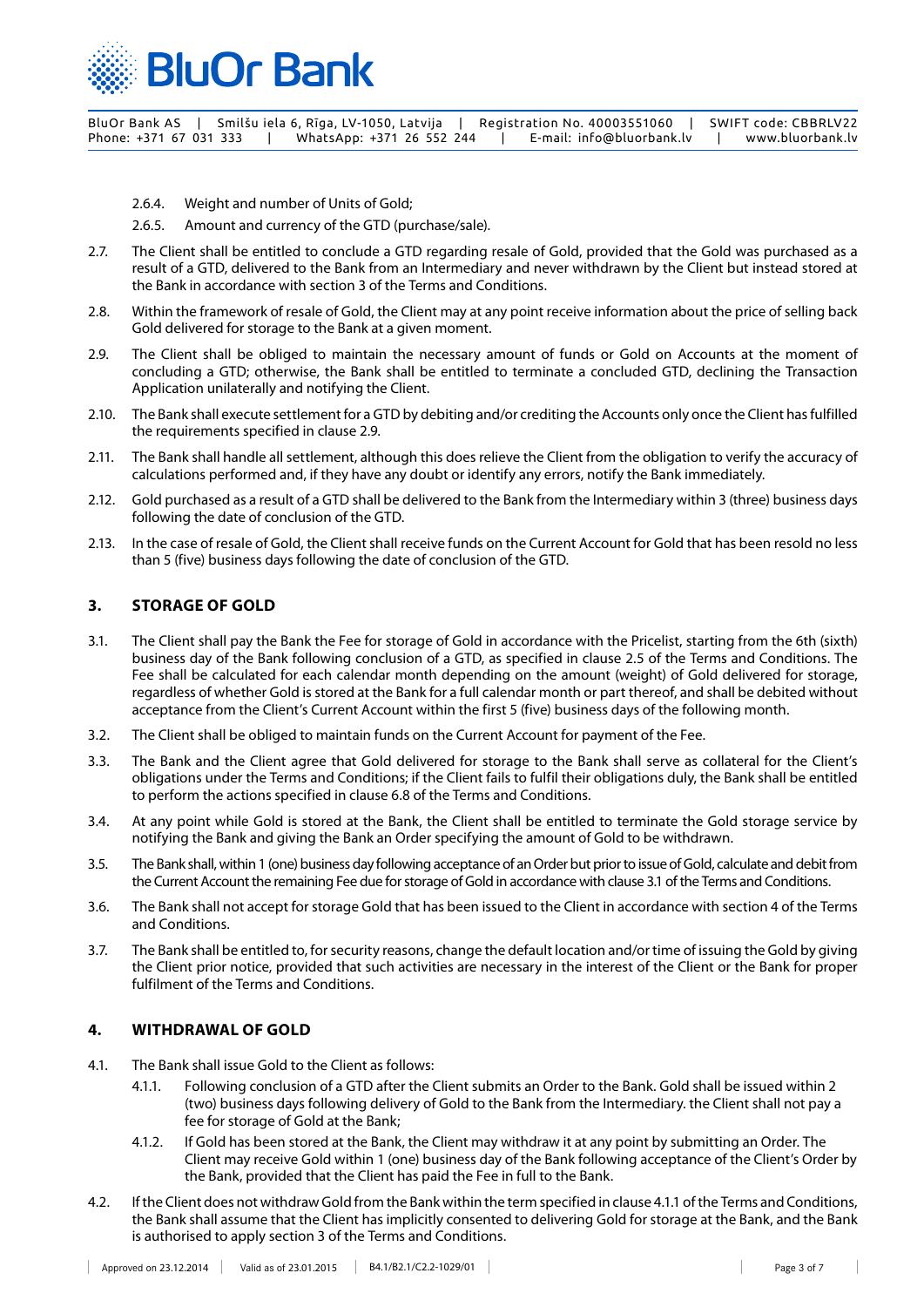

BluOr Bank AS | Smilšu iela 6, Rīga, LV-1050, Latvija | Registration No. 40003551060 | SWIFT code: CBBRLV22<br>Phone: +371 67 031 333 | WhatsApp: +371 26 552 244 | E-mail: info@bluorbank.lv | ww Phone: +371 67 031 333 | WhatsApp: +371 26 552 244 | E-mail: info@bluorbank.lv | www.bluorbank.lv

- 4.3. The Client may submit an Order by arriving to the Bank in person or via the Internet Bank. The Bank shall identify the Client in accordance with the GTDs. The time and location of issuing Gold shall be coordinated with the Client following submission of the Order to the Bank using Means of Communication.
- 4.4. Gold shall be issued to the Client within the Vault.
- 4.5. Upon receiving Gold, the Client shall sign the appropriate delivery and acceptance statement to confirm receipt of Gold. Upon receiving Gold, the Client shall be obliged to verify the amount of Gold issued and the applicable identification data.
- 4.6. Following signing of the delivery and acceptance statement by both parties, the Bank shall not accept the Client's objections regarding Gold that has been withdrawn; Gold withdrawn by the Client may no longer be sold to the Bank, the Client may no longer deliver such Gold for storage, and the TPs shall be terminated.
- 4.7. Gold may be received only by the individual specified in the Client's Order.
- 4.8. The Bank shall be entitled not to execute an Order accepted from the Client and not to issue Gold to the Client if:
	- 4.8.1. The Client has not fully paid the Fee for storage of the Gold;
	- 4.8.2. The individual receiving Gold is not the individual specified in the Order;
	- 4.8.3. The Bank is unable to provide Gold at the Vault or on the date of issue of Gold agreed upon between the Bank and the Client (e.g. due to delays in delivery of the Gold). In this case, the Bank shall contact the Client and agree upon a further course of action;
	- 4.8.4. If the circumstances specified in clause 9.4 of the Terms and Conditions have occurred.

## **5. EXCHANGE OF DOCUMENTS AND OTHER INFORMATION**

- 5.1. The Client may receive their Current Account statement at any point from the Internet Bank; the Bank shall prepare a Gold Account statement within 1 (one) business day following receipt of a request from the Client.
- 5.2. The Bank shall send notifications to the Client and provide other information using Means of Communication or upon the Client's personal visit to the Bank.
- 5.3. The Client undertakes to ensure that the Bank may contact the Client at any time using Means of Communication. The Bank is not liable for the Client's expenses or losses if they arise when the Client cannot be reached using the specified Means of Communication.
- 5.4. Any information from the Bank delivered using Means of Communication shall be deemed provided to the Client at the moment of delivery (sending).
- 5.5. The Client is aware of risks and accepts all unfavourable consequences which may arise following occurrence of risks related to use of Means of Communication: the risk of disruptions in operation of the Client's or third parties' computer software and/or hardware, risk of errors in data transmission, risks of unauthorised access, risk of distortions in transmitted information. The Client accepts the risks specified in this clause and undertakes not to make any claims against the Bank due to losses provided that the Bank has fulfilled its obligations to the Client as specified in the Terms and Conditions.
- 5.6. The Bank shall be entitled to make amendments and updates to the Terms and Conditions unilaterally at its discretion, without giving prior notice to the Client. The Client shall be obliged to get acquainted with the Terms and Conditions and any amendments or updates on the premises of the Bank during the Bank's working hours, as well as on the Bank's website, www.bluorbank.lv.
- 5.7. The Bank and the Client shall use Latvian, Russian or English for exchange of information, although the Client is aware that the Bank's primary language of operations is Latvian, and thus not all documents may be available to the Client in other languages.
- 5.8. The Bank shall be entitled to record and save phone calls between employees of the Bank and the Client, and communication using any other Means of Communication, and the Client consents to the use of such recordings as evidence in court.

## **6. LIABILITY AND OBLIGATION OF COMPENSATING LOSSES**

- 6.1. The Bank and the Client shall be liable for non-fulfilment of obligations specified in the Terms and Conditions in accordance with the provisions of the Terms and Conditions, including Transaction Applications, Orders, delivery and acceptance statements, and the applicable legislation of the Republic of Latvia.
- 6.2. The Bank and the Client shall be obliged to compensate losses that their respective action or inaction causes to the other party. $\overline{\phantom{a}}$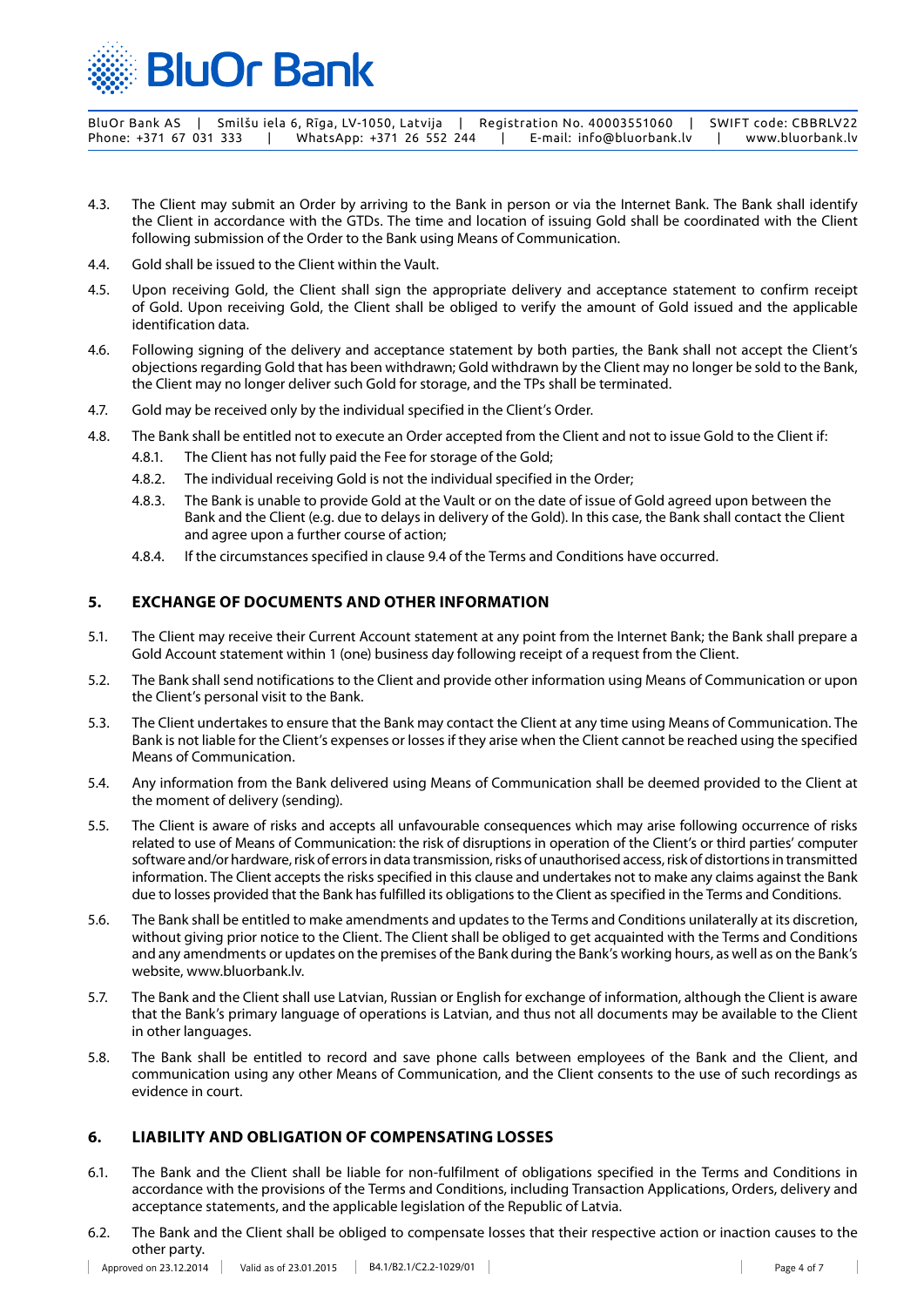

- 6.3. The Bank shall not be liable for execution of an application or order made based on forged or otherwise unlawfully filed documents, provided that the Bank has, in accordance with the procedure specified in the GTBs, identified the Client as the party sending/submitting the relevant document.
- 6.4. If the Bank or the Client fails to observe the execution term specified for an obligation, including payment of the amount of the GTD, issue of Gold, and receipt of Gold, the Client or the Bank, respectively, shall be entitled to require payment of a penalty at 6% (six per cent) per annum on the amount specified in the relevant Transaction Application per day of delay until obligations specified in the Terms and Conditions are fulfilled completely.
- 6.5. Payment of a penalty shall not relieve the Client or the Bank from fulfilment of obligations.
- 6.6. If the Client's Current Account does not have the necessary amount of funds available for payment of a penalty or the Bank's Fee, the Client authorises the Bank to debit such from any other account that the Client holds with the Bank, without prior acceptance.
- 6.7. If the Client fails to execute payment of the Fee or the penalty specified in clause 6.4, the Bank shall be entitled to, upon giving prior notice to the Client using Means of Communication, sell the Client's Gold at the expense of the Client for a free market price, in accordance with the procedure specified in the applicable legislation of the Republic of Latvia. The Bank shall be entitled to deduct expenses related to resale of the Bank, the penalty and the Fee from funds obtained as a result of resale of Gold as specified in this clause, remitting the remaining amount (if any) to the Client's Current Account.
- 6.8. The Bank shall be entitled to apply seizure to all or part of the Gold Account balance, including non-fulfilment of any Gold Transaction Application accepted from the Client within the framework of the Terms and Conditions, until all of the Bank's claims on the Client under the Terms and Conditions are satisfied in full.
- 6.9. The Bank shall not be liable for losses incurred by the Client as a result of natural disasters, military activities, mass unrest or illegal activities of third parties, the applicable legislation of the Republic of Latvia, decrees or instructions issued by banking supervision institutions, disruption or malfunctioning of means of communications or the electrical system.
- 6.10. The right of storage of Gold shall be assumed by the Bank. The Client shall assume risk for storage and transportation of Gold at the moment that Gold is issued to the Client by the Bank.
- 6.11. The Bank shall not be liable for random damage to or loss of Gold stored for the Client, unless it as a result of gross negligence on the part of the Bank. The Bank undertakes to ensure every security procedure and circumstance necessary for secure storage of Gold.

## **7. PROCEDURE FOR AMENDING THE TERMS AND CONDITIONS AND THE PRICELIST**

- 7.1. The Bank shall be entitled to unilaterally amend the Pricelist and the Terms and Conditions without notifying the Client if such amendments are made in order to prevent harm to the general interests of clients of the Bank and the stability of a country's financial system, including, but not limited to restriction of excessive withdrawal of deposits or other assets attracted by the Bank.
- 7.2. The Bank shall be entitled to make amendments that are less beneficial for the Client compared to provisions effective previously only with good substantiation. The Client may receive information about any expected amendments to the Terms and Conditions or the Pricelist at a reasonable time prior to their coming into force, at the Head Office and representative offices of the Bank as well as via the Internet Bank.
- 7.3. If the Client does not consent to amendments made by the Bank, the Client is entitled to terminate execution of the Terms and Conditions in accordance with the procedure specified herein and upon making all settlement with the Bank as due under the Terms and Conditions.
- 7.4. Unless the Bank receives the Client's objections regarding amendments prior to their coming into force, the Client shall be deemed to have given consent to them.

## **8. EXECUTION OF THE TERMS AND CONDITIONS**

- 8.1. The Terms and Conditions shall remain in force indefinitely.
- 8.2. The Bank or the Client shall be entitled to unilaterally terminate execution of the Terms and Conditions upon fulfilling all obligations applicable under the Terms and Conditions at the time, by giving prior notice of 30 (thirty) Bank business days to the other party, i.e. by sending the relevant written notification via the Internet Bank. A notice sent via the Internet Bank shall be deemed received at the moment of sending.
- 8.3. The Bank or the Client shall be entitled to unilaterally, without prior warning, terminate execution of the Terms and Conditions and any concluded GTD(s) by sending the relevant notification via the Internet Bank once any of the following occurs: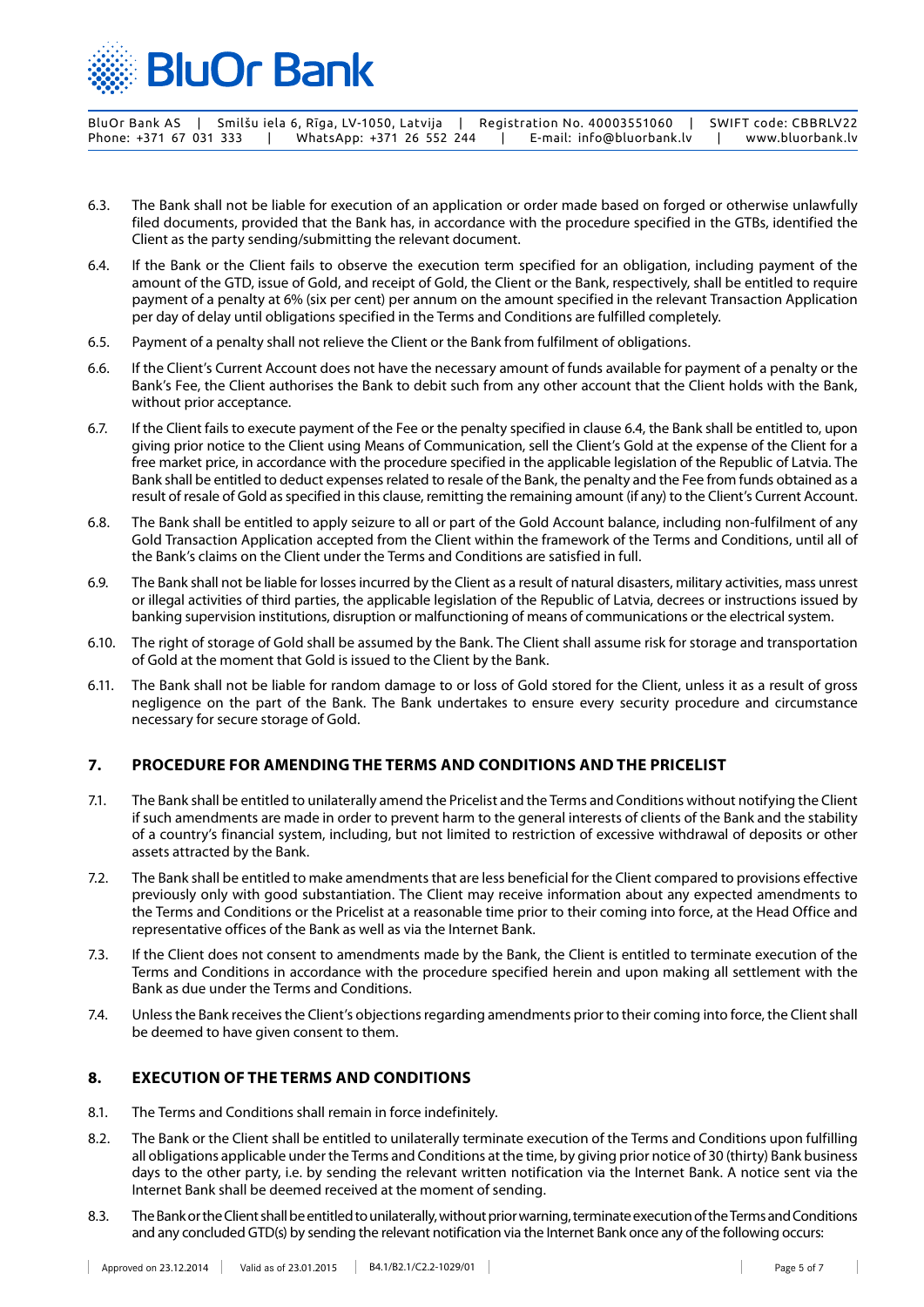

- 8.3.1. Inadequate or untimely execution of payment or settlement obligations;
- 8.3.2. An entry is made in the Insolvency Register regarding announcement of insolvency proceedings for the Client or the Bank.
- 8.4. The Bank is entitled to unilaterally, without prior warning, terminate execution of the Terms and Conditions and/or the concluded GTD(s) once any of the following occurs:
	- 8.4.1. No GTD is concluded with the Client within 3 (three) years;
	- 8.4.2. The Agreement on Opening and Maintenance of a Current Account between the Client and the Bank is terminated;
	- 8.4.3. The Bank has suspicion that the Client is using Gold delivered for storage with illegal intent, including potential attempt at money laundering;
	- 8.4.4. One of the cases specified in the General Terms of Business.
- 8.5. In any case where the Terms and Conditions and GTDs are terminated, the Bank shall be entitled to perform any and all of the following:
	- 8.5.1. To withhold from funds being transferred to the Client in accordance with TPs any amounts due to the Bank in accordance with the Terms and Conditions. If the relevant funds are insufficient, the Bank shall be entitled to perform actions specified in clause 6.8 of the Terms and Conditions;
	- 8.5.2. To issue the amount of Gold on the Gold Account to the Client or authorised representative of the Client, giving the Client unilateral notice regarding the date of issuing the Gold. The Client shall be obliged to arrive at the Bank and receive the Gold as specified in the Terms and Conditions;
	- 8.5.3. To exercise rights specified in sections 6.6 and/or 6.7 of the Terms and Conditions.
- 8.6. Upon terminating execution of the Terms and Conditions, the Bank shall close the Gold Account opened for the Client.

## **9. MISCELLANEOUS PROVISIONS**

- 9.1. The Bank shall be entitled to perform processing of personal data of the Client (individual) or their authorised representative(s), including requesting and receiving the Client's personal data from any third parties and databases established in accordance with procedure specified in the applicable legislation, provided that it is necessary, in the opinion of the Bank, for establishing legal relations between the Client and the Bank or for ensuring fulfilment of obligations. The Bank shall be entitled to provide the Client's personal data to third parties for performance of actions and fulfilment of obligations specified in the Terms and Conditions or for execution of a Transaction Application or Order received from the Client.
- 9.2. The Bank shall be entitled to, without the Client's express order or consent, convert funds on the Client's Current Account or other account held by the Client with the Bank from one currency into another if the funds are necessary for payment of the Fee, for discharging the Client's debt to the Bank denominated in another currency, or if funds in that currency are insufficient for execution of the Client's Transaction Application. The Bank shall perform currency exchange at the Bank's specified rate valid at the point of performing the exchange operation.
- 9.3. Clauses of the Terms and Conditions that grant rights and authorisations to the Bank shall be considered the Client's authorisation to the Bank, including the authorisation for the Bank to perform credit/debit transactions on Accounts for purposes of execution of a Transaction Application.
- 9.4. The Bank is entitled to apply seizure or arrest to Gold in the cases and in accordance with the procedure specified in the applicable legislation of the Republic of Latvia.
- 9.5. The Terms and Conditions shall be binding and applicable not only to the Client, but also to any successor to the Client's rights and obligations.
- 9.6. The Bank shall guarantee the Client complete confidentiality of information regarding the provisions and content of the Terms and Conditions, with the exception of cases specifically mandated by the applicable legislation of the Republic of Latvia.
- 9.7. Any dispute, controversy or claim between the Client and the Bank that stems from the Terms and Conditions shall be resolved by negotiating, in accordance with the applicable legislation of the Republic of Latvia. If consensus is not achieved, disputes shall be resolved at a Republic of Latvia court according to jurisdiction.
- 9.8. The Terms and Conditions have been drafted on 7 (seven) pages, and are accessible to the Client via the Bank's website, www.bluorbank.lv. The Client shall be obliged to get acquainted with the Terms and Conditions and any amendments or updates to them on the premises of the Bank during the Bank's working hours, or on the Bank's website.